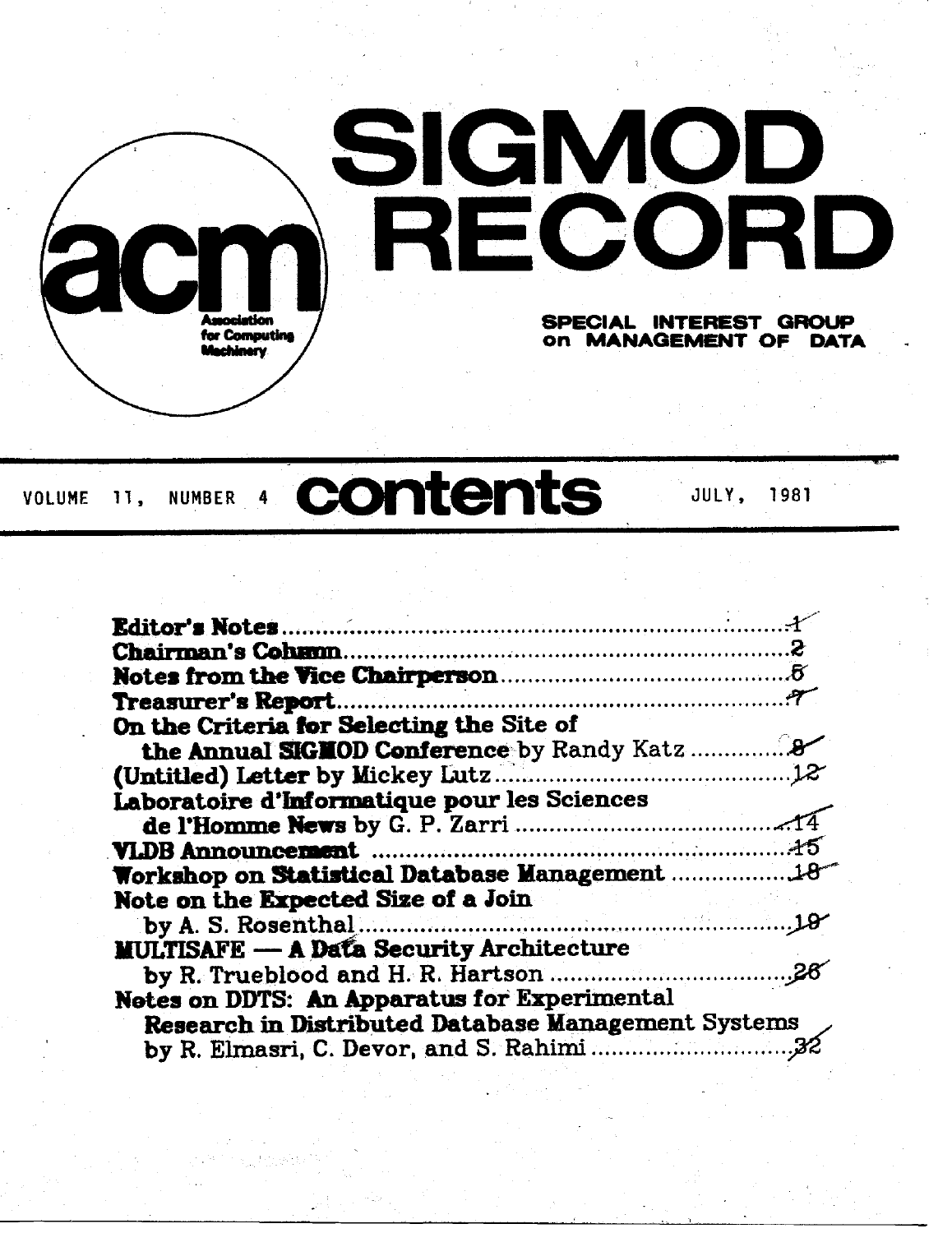# SIGMOD RECORD

A Quarterly Publication of the Association for Computin9 Machinery (ACM)

Special Interest Group on Management of Data (SIGMOD)

# SIGMOD Officers

## Chairperson

Michael Stonebraker M265 - Cory Hall University of California Berkeley, CA 94720  $(415)$   $642 - 5799$ 

Patricia G. Selinger IBM Corp. - K55/282 5600 Cottle Road San Jose, CA 95193

(408) 256 - 1295

Vice-Chairperson

# Secretary-Treasurer

John L. Berg Comp. & Info. Tech. Standard Oil MC: 1801 PO Box 5910-A 200 E.Randolph Drv Chicago, IL 60680  $(312)$  856-4896

# SIGMOD NEWSLETTER EDITOR

Tom Cook Tektronix, Inc. P.O. Box 500 M/S: 50-384 Beaverton,OR 97077 (503) 627-6056 (503) 644-0161 X6056

CONTRIBUTIONS to the SIGMOD RECORD may be sent to the Editor. They should be camera-ready and typed single spaced. All papers printed herein are unrefereed working papers, unless otherwise noted.

MEMBERSHIP IN SIGMOD (at \$3 per year) is open to ACM members, associate members and student members; non-ACM members may belong to SICMOD (at \$11 per year) provided their major professional allegience is in a field other than information processing or computing. Library subscriptions are available for \$9 per year.

CHANGES OF ADDRESS, SUBSCRIPTION INQUIRIES and OTHER BUSINESS INQUIRIES should be directed to ACM SIGMOD, 1133 Avenue of the Americas, New York, New York 10036.

REGULAR BACK ISSUES of the SIGMOD RECORD (formerly FDT) are available from ACM Headquarters for \$2 per copy prepaid. SIGMOD WORKSHOP PROCEEDINGS are also available for different prices.

> Ibis issue was rec'd at ACM HQ for production on 6/12/81.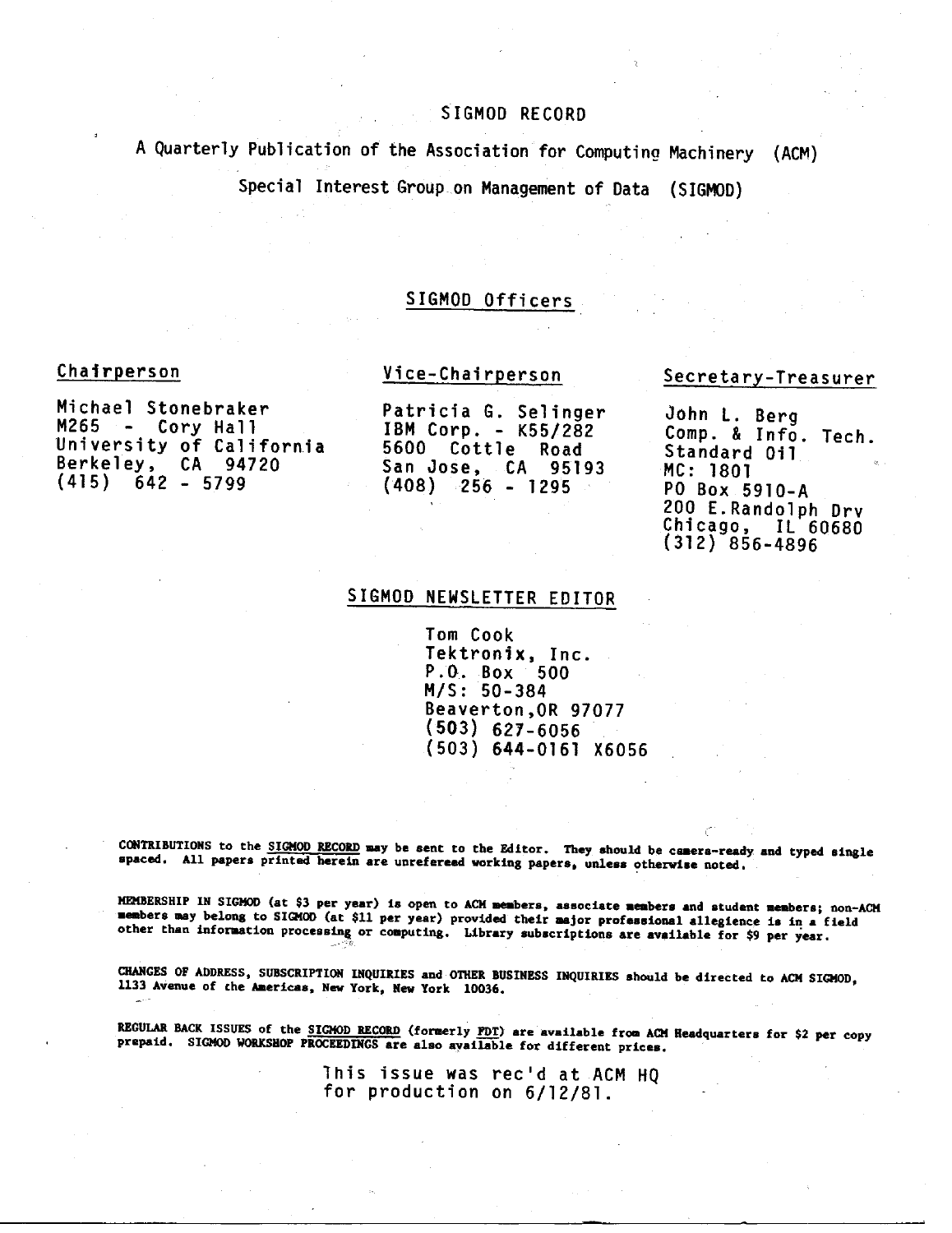# **Editor's Notes**

I am beginning to feel that the *RECORD* is starting to roll again. We are receiving more and more short items  $-$  letters, rumors, book reviews, etc.  $$ that are the real vitality of small journal like this. Please keep up the good response.

This issue of the *RECORD* is going to press shortly after the annual meeting in Ann Arbor, so there are only a few items which reference the conference. I hope to have a significant number of conference related items in the next issue including brief reviews of the panel sessions. For now, read Mike's column and the letters from Katz and Lutz: they raise some issues which I would like to see more fully discussed in the next *RECORD* - please respond to them.

I have a few notes on the production of the *RECORD.* First, two people have been helping me review papers. They are Jon Clark of North Texas State University, and Robert Trueblood of the University of South Carolina. Several others have offered: I just haven't had a chance (or the papers) to use all of you yet. I want to thank Jon and Robert for their help, and thank the rest of you who have volunteered.

The second production note concerns the reproduction of some of the material ] receive. The ideal (short of special size camera-ready forms) is standard letter size paper with dark printing. Alas, I often receive  $11''$  x  $14''$  listings which have been folded (wadded) into a letter size envelope. Just trying to get the creases to show on the copies is hard enough: when the listing is off a dot matrix printer whose is ribbon is shot, then no magic of cut-and-paste or xerography can resurrect the image. For those of you who use fancy printers like the Versatec: please make sure the toner is laying down uniformly across the page, and that the characters are dark enough for copying. Some foreign countries seem to use odd (relative to the U.S.) size paper: please try to stick less information on the page so that I am not stuck with trying to get  $11\frac{1}{2}$ " worth of text into 11".

A final note on production: by the time you read this I will be on leave of absence from Tektronix. I am going to spend the next year consulting and working independently. I plan to remain the editor of the *RECORD* as long as Mike will let me, but I will no longer have the resources of a benevolent company to help me put the *RECORD* out. This means that I will be cutting down on long distance calls, and will not be willing or able to spend 45 minutes at a copier trying to clean up messy text. I will be consulting (in part) for Tektronix, so ! will still get mail and phone messages, though I encourage you to get in touch with me at this address:

**Tom Cook 9930 SW 61st Portland, OR 97219 (503) 244-9729**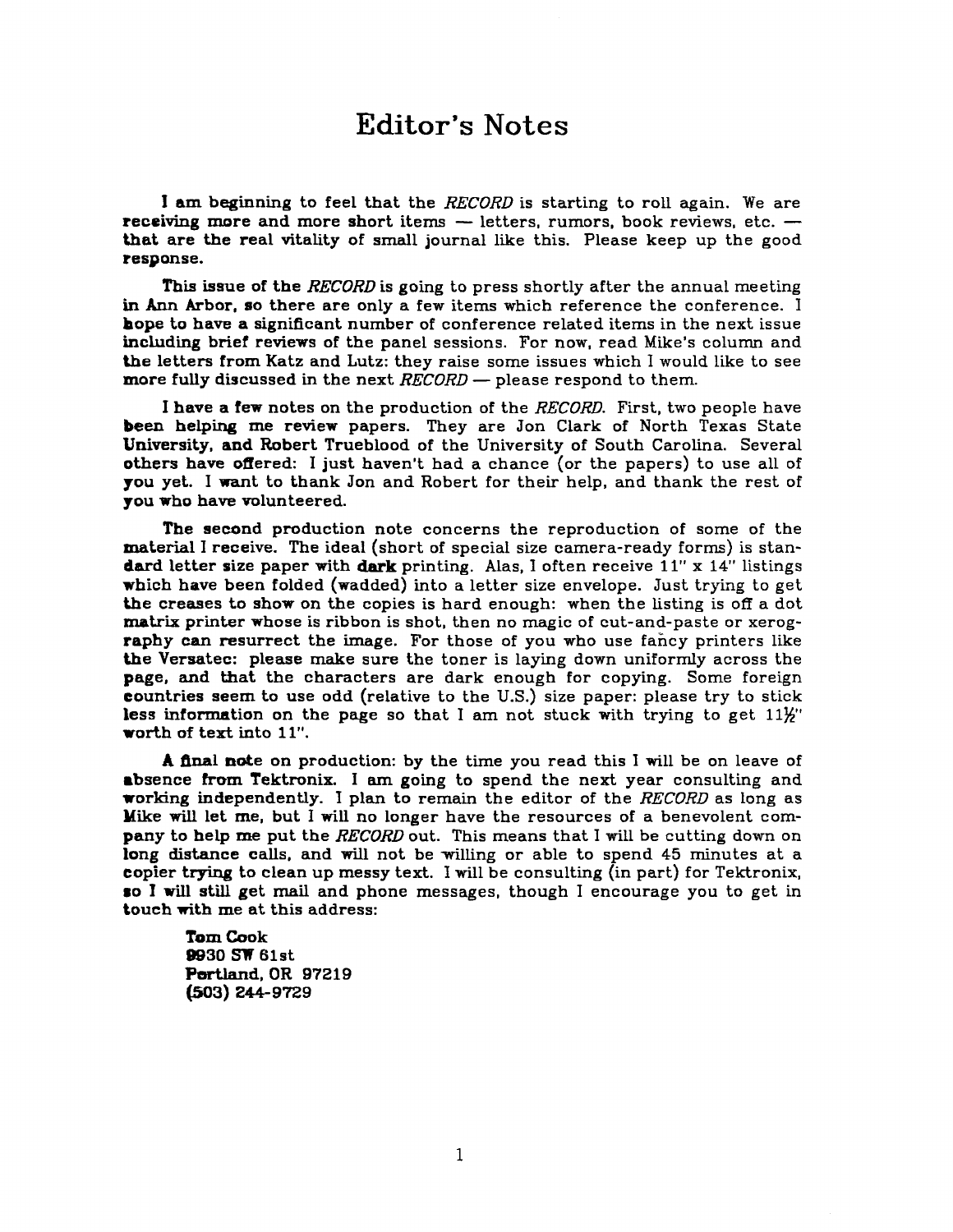# **Chairman's Column**

My gosh, yet another deadline for a Chairman's column. I am lead to wonder how columnists keep churning out new stuff week after week...

First I should report on the business meeting which we held Friday, May 1st over breakfast at the annual SIGMOD<br>conference. First we heard from John Berg, our conference. First we secretary/treasurer. With a little luck, his report will be elsewhere in this issue. There was some discussion of the report and questions from the floor, mostly concerning how we built up our surplus. Then Tom Cook indicated he planned to publish four issues per year containing material contributed by the membership. He requested papers, book reviews, research plans, etc. from the audience as he is still a lit tle short. Then we spent considerable time discussing 5IG-HOD policy toward when and where to hold our annual conference. It was the consensus of the audience that

- 1) The conference should not be restricted to the week preceding NCC necessarily.
- 2) The preference was to hold the conference In late April if possible.
- 3) The location should be chosen so as to be easy and cheap to get to. The choice of sites should be on "utilitarian" grounds rather than on "esthetic" or other grounds.

Next year we will be holding SIGMOD, June 2-4 in Orlando, Florida. In keeping with our previous algorithm, this Is the week before NCC (which is June 6-10 in Houston).

In future years, we wtll be more flexible. It appears that our members are concentrated in the North East and on the West Coast. Hence, perhaps we should generally hold our conferences in these areas. In particular, Washington, D.C., San Francisco, and San Diego have been suggested as our 1983 site. Please let me know If you have any preference or other suggestions. Also, if you are interested in helping to organize the 1983 conference, please let me know.

We then had reports from Stanley Su on the planning for next year's conference, followed by Murray Edelberg (for VLDB/81), Seymour Glnsberg (for the March 1982 \$IGMOD/SIGACT conference on the Principles of Data Base Systems), and Peter Bunemann (for a conference In Israel in late June, 1982). More information on these conferences can be obtained from:

> Stanley Su Computer Science Dept. University of Florida Gainsville, Fla.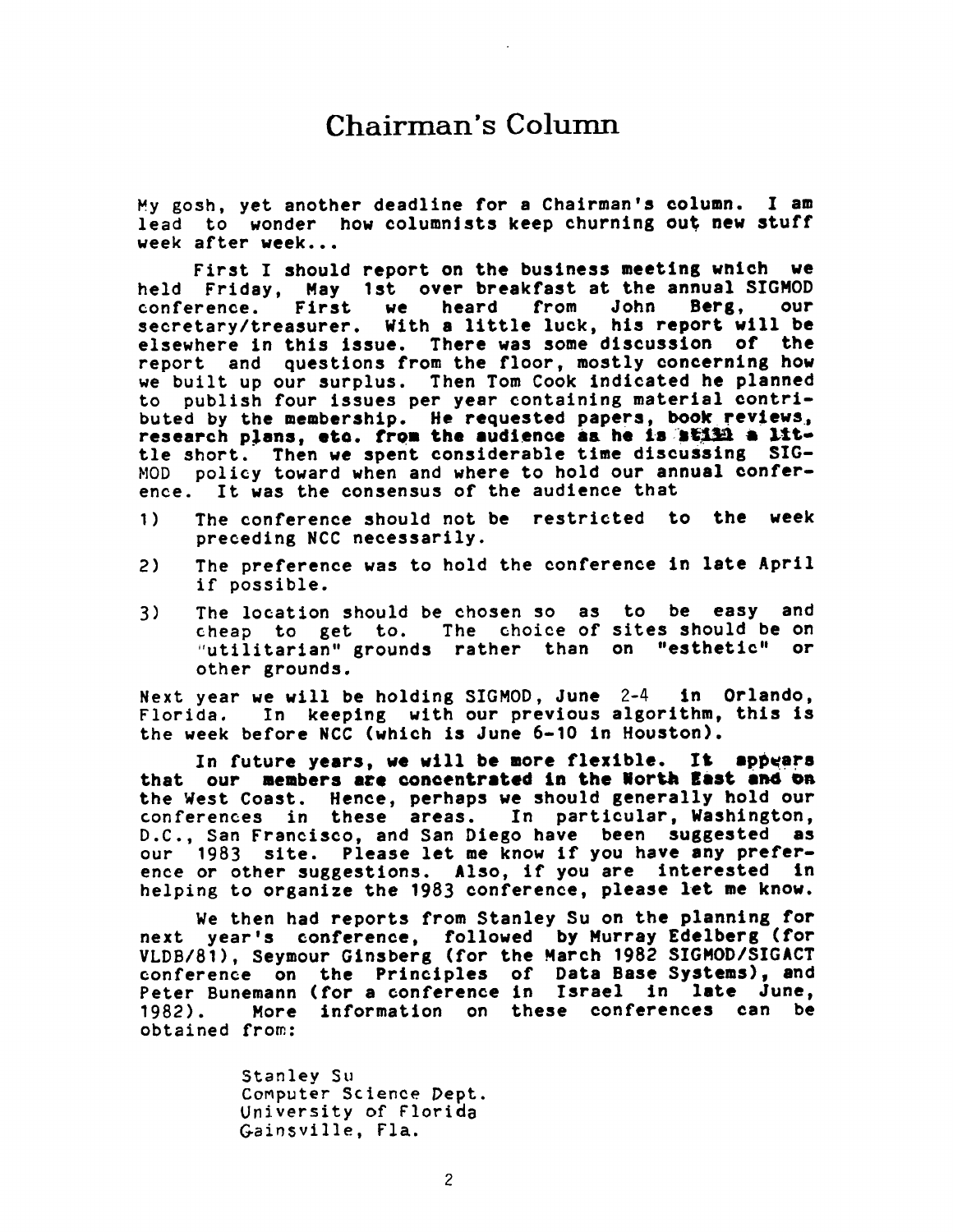Murray Edelberg Sperry Research Sudbury, Mass.

Seymore Ginsberg Information Sciences Dept. University of Southern California Los Angeles, California

Peter Bunemann **Wharton Sohool University of Pennsylvania**  Philadelphia, Pa.

Elections were brought up. ACH is twisting our arms to hold elections one year after the new officers took office. The current officers (yours truly in particular) are reluctant to call elections because they cost money, take a bunch of time to get organized, and anyway it would make much more sense to resynchronize with the rest of the SIGs (who hold elections in odd years - we got out of phase when our 1979 election was held in 1980) in 1983. The participants voted 2?5-0 to support the following resolution: "The current officers should hold office until 1983."

The meeting, which began about 8:15 a.m., was adjourned at 9:10 a.m.

## Rumors and Raw Data

Randy Katz will move from CCA to Wisconsin in July and take up the "publish or perish" gauntlet. Jonathan King graduated from Stanford and moved a mile away to Hewlett Packard Labs. Dale Skeen will graduate from Berkeley, buy a winter coat and move to Cornell. Corcky McCord will also graduate from Cal and go to Synapse Computers (a start up company in Menlo Park, Ca. building a transaction processing computer). Also, Steve Jones moved from LLL to Synapse. Both Ed Binss and Mark Deppe left Hewlett Packard for Apple Paul McJones and Franco Putzolla have followed Jim Gray from IBM Research to Tandem. Rumor has it that Peter De Jong is leaving IBM Research; I didn't catch where he was going. Hot off the rumor mill: Mike Hammer got tenure at HIT, Larry Rowe likewise at Berkeley. Congratulations!

Late Flash: Charlle Bachman has left Honeywell to take a position at Cullinaine Corp. (the folks who bring you IDHS). Rumor has it that he will be working on a relational system!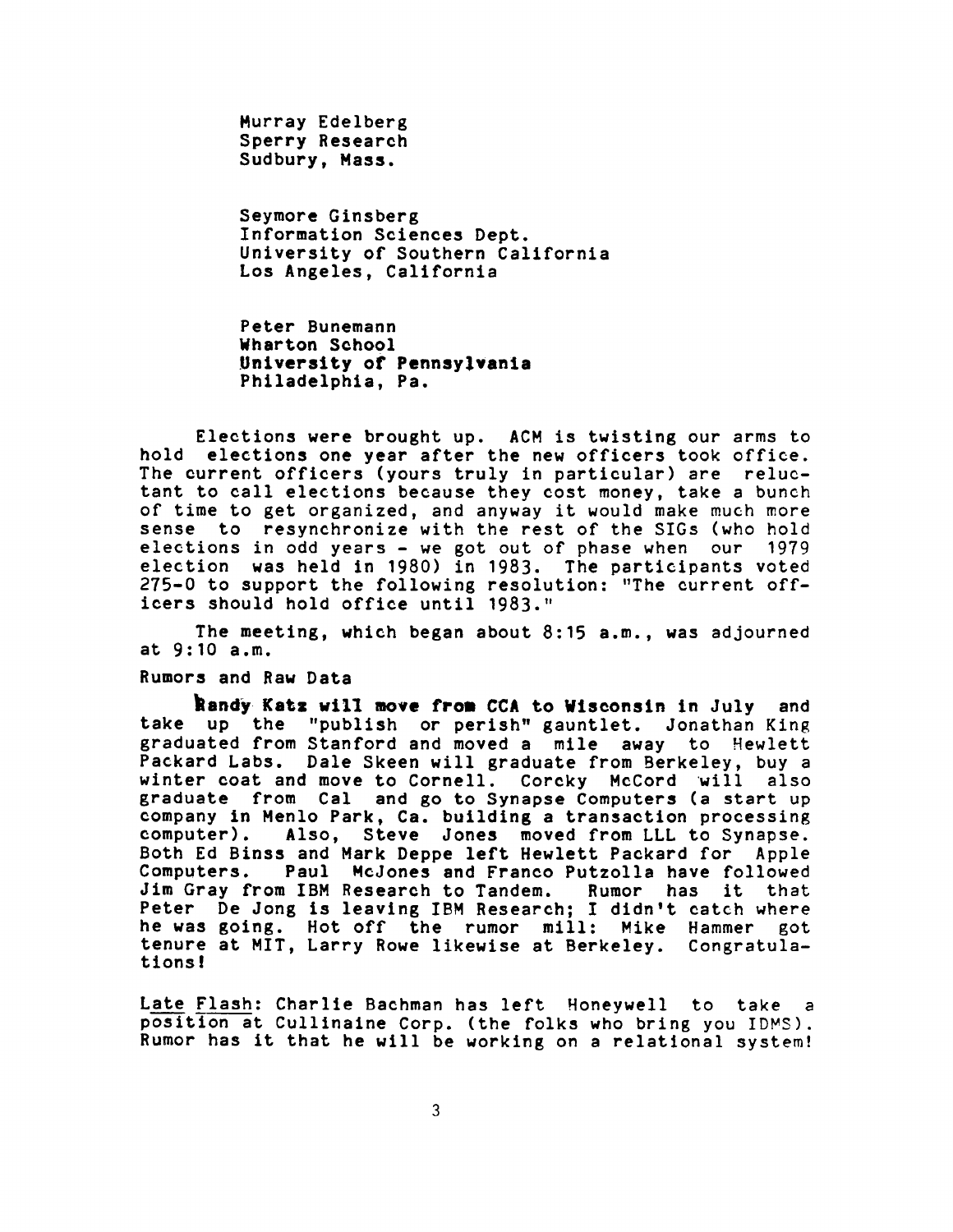# Interesting Problem of the Quarter

 $\mathcal{A}$ 

Consider a database system which has been enhanced (somehow) to store both highly formated data (e.g. relations) and unstructured text (e.g. letters, chairman's columns-, etc.). How do you do a "join" between structured tables and text? Such an operation might be used to send the same letter (stored as text) to a mailing list (stored as a relation). (This issue was raised by Oene Lowenthal of Intel during a lecture at Berkeley.).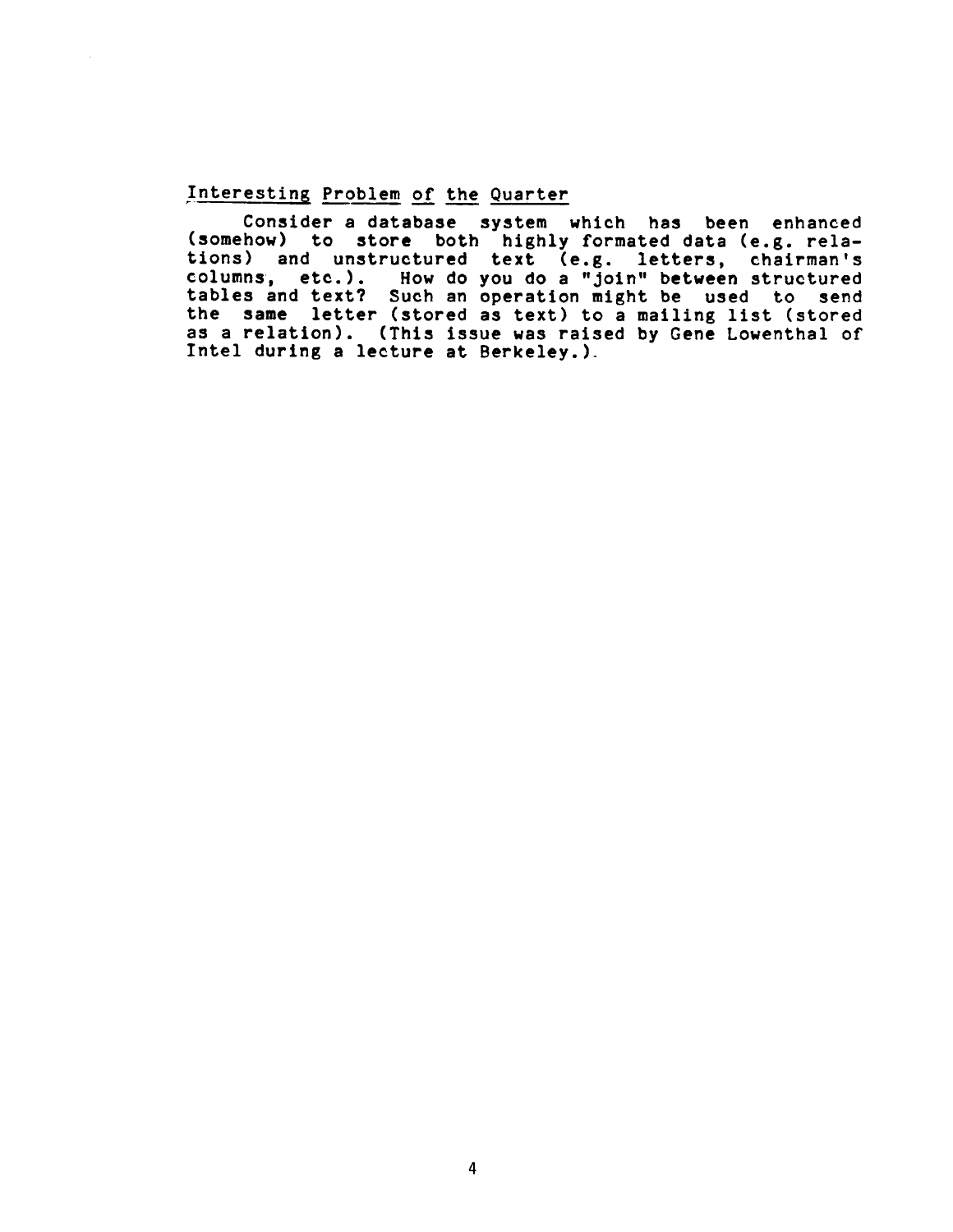# **NOTES FROM THE VICE CHAIRPERSON**

I am soliciting your contributions for this column. Possible topics of interest include conference synopses, conference previews, short descriptions of new database research projects that are sent to me, proposals for new conferences, etc.

Databases were well represented at the recent NCC 81. In fact, there were 2 paper sessions on plain databases, 3 on distributed databases, one on database machines, and one on medical databases. I found it interesting that many of the sessions I attended had at least one presentation given by researchers whose work appears in products of some form (e.g. XEROX's ETHERNET and STAR, TANDEM's ENFORM, IBM's SQL/DS, among others). In addition, many commercial exhibits demonstrated database systems for DP or office use involving on-line query packages which presented data in tabular or relational form. I believe that this illustrates the impact on the marketplace that SIGMOD members have had.

I'm including a reminder of the various upcoming database and genera] conferences. For more details, see the ACM Communications.

## **CALLS FOR PAPERS**

- May 1, 1981: ACM SIGMOD/SIGSMALL Workshop on Databases for Small Systems to be held Oct. ]4-15, 1981 in Orlando, Fla.
- May i, 1981: Second International Conference on Entity-Relationship Approach to be held Oct. 12-14, 1981 in Washington, D.C.

### **CALENDAR OF CONFERENCES**

- May 20-22, 1981: Third Conference on Databases in the Humanities and Social Sciences, Ann Arbor, Mich.
- July 21-23, 1981: Symposium on Reliability in Distribued Software and Database Systems, Pittsburgh, Pa.
- September 9-11, 1981: Seventh International Conference on Very Large Data Bases, Cannes, France.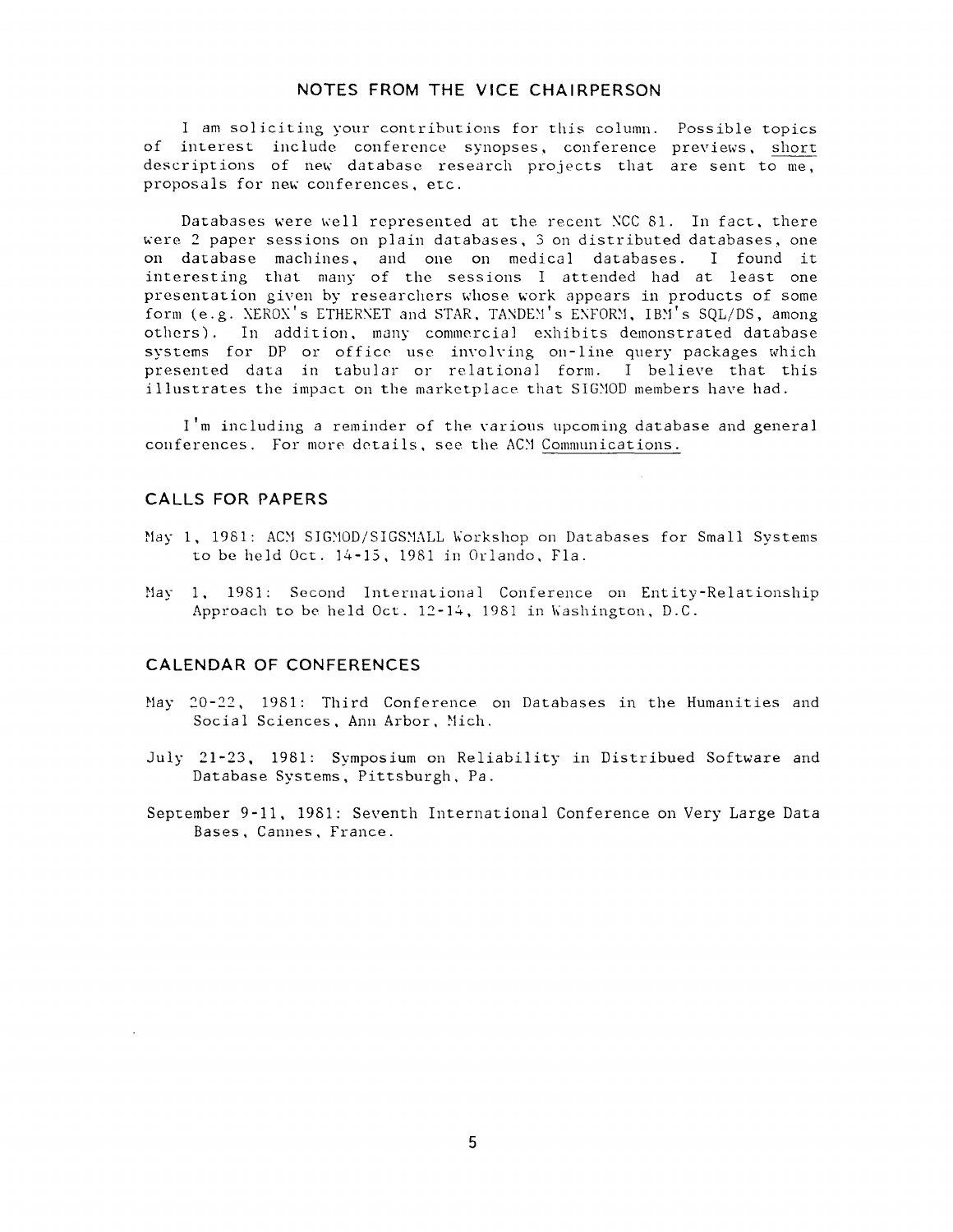- Aug. 17-22, 1981: Conference on Consecutive Retrieval Property Theory and Applications, Warsaw, Poland.
- Oct. 12-14, 1981: Second International Conference on Entity-Relationship Approach, Washington, D.C.
- **OcL. 14-15, 1981:** Workshop on Data Bases for Small Systems, **Orlando, Fla.**

Nov. 9-11, 1981: ACN 81, Los Angeles, Ca.

Pat Selinger IBM Research Lab K55/282 5600 Cottle Rd. **San** Jose, CA 95193

**A last minute call for papers: Second International Conference on Databases: Improving Visibility and Responsiveness. June 22-24, 1982 in Jerusalem, Israel. Papers due Nov. I, 1981. Contact** 

**Peter Scheuermann Northwestern University Department of EE and CS Evanston, Ill. 60201 (312) 492-7141**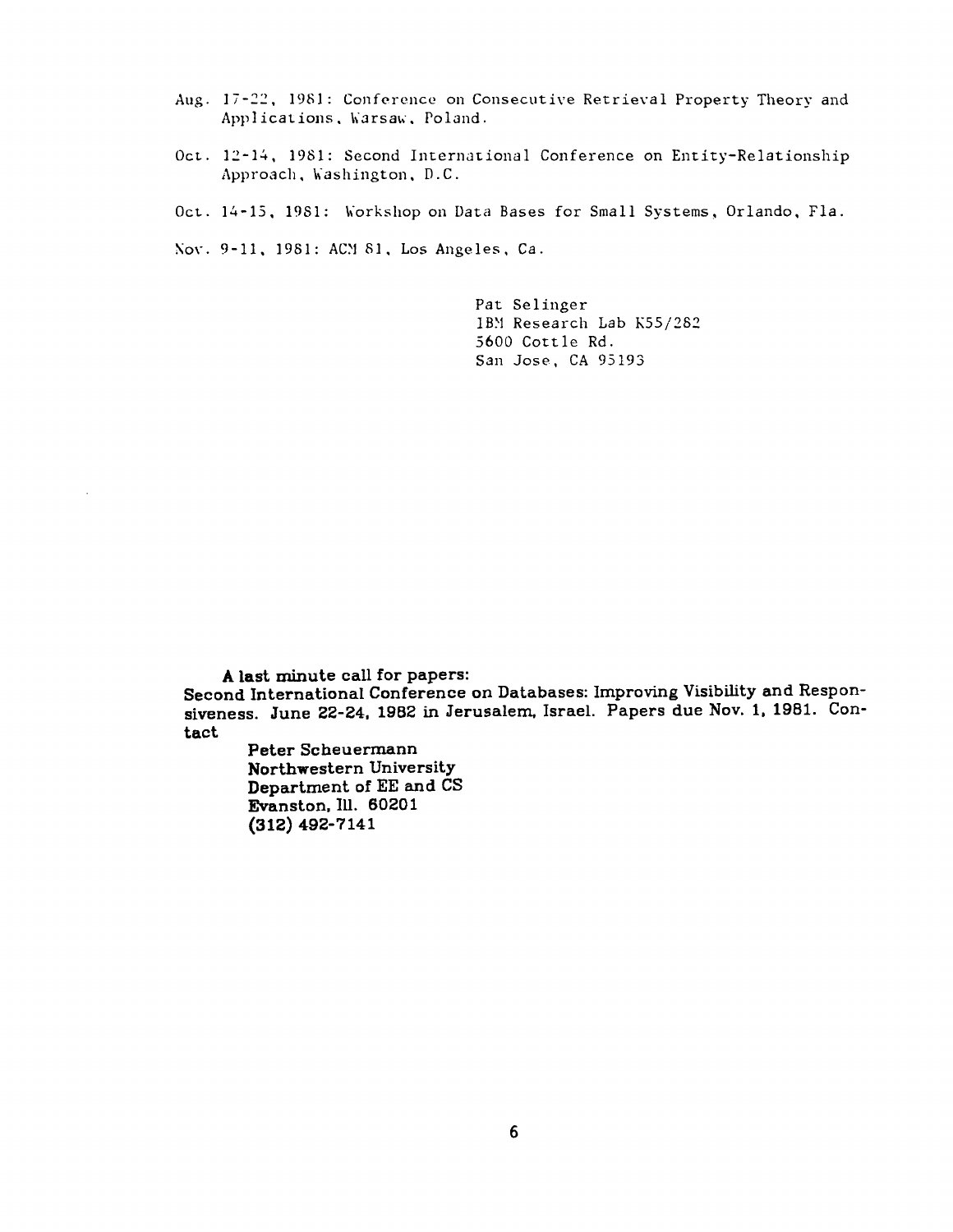Dear SIGMOD Members :

While I felt that the recent SIGMOD annual conference in Ann Arbor was a success, I have a few general comments to relate.

First of all, more time should be allocated for the SIGMOD business meeting. Virtually no time was available for discussion of "new business". For those of us not in the mainstream of the SIGMOD "closet cabinet", this is the best forum for the discussion of general issues.

I have trouble understanding why attendees cannot stay for the last day of the conference. It is a three-day conference that ended early  $(1:00 \text{ P.M.})$ on Friday. But the last sessions still had appallingly sparce attendance. There was plenty of time to travel almost anywhere in the U.S. by that evening. Maybe we should print a program for a full day so that people would stay for a half day.

Lastly, I want to comment on the theoretical/research orientation of the papers. I have complained in the past regarding the lack of interest the conference holds for practitioners. However, very few practical papers were submitted at all. Many categories of practical papers would have been acceptable, e.g., the use of new data base design concepts with guidelines and problems identified, a case study of implementing a relational data base on a CODASYL-type system, guidelines for the selection of a data dictionary, etc. General system overviews are not acceptable since they show nothing new, per se, related to data base design. The program committee cannot include practical papers if there are none submitted'

It was also difficult to find practitioners who were willing to participate in panel sessions and relatively current in their knowledge of data base concepts. If you have an area of expertise, e.g., data administration, please contact the program committee chairperson to volunteer participation on a panel, even if you do not wish to organize one. I contacted over forty people to get four panel participants. Practitioners must be willing to participate if they expect any change to the orientation of the conference.

Sincere ly,

Mickey Lutz 1981 SIGMOD Program Committee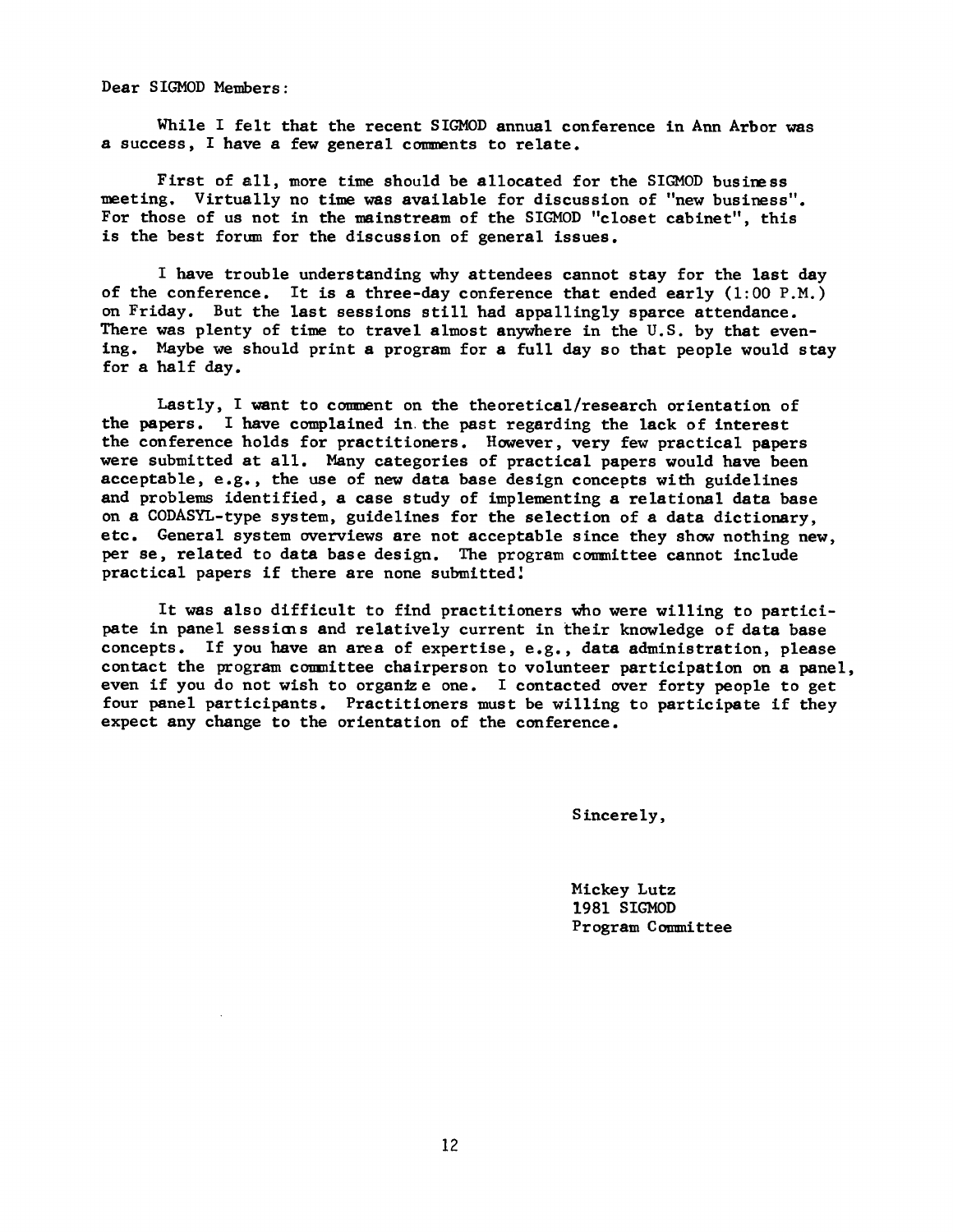



**Centre National de la Recherche Scientifique LABORATOIRE D'INFORMATIQUE POUR LES SCIENCES DE L'HOMME**  54 boulevard Raspail 75270 Paris Cedex 06 Teh 544.38.49

January, 1981

Dear Sir/Madam,

On 27th November 1980, the Control Board of the "Laboratoire d'Informatique pour les Sciences de l'Homme" ratified the reorganization of L.I.S.H. in the form of a "network", composed of several Units, each with a certain amount of autonomy. From now on in this new context, I will assume responsibility for the "Unité Parisienne de Recherche"; the principal objective of this Unit is to lead a series of pilot actions, designed to demonstrate the utility of conceptually advanced Computer Science instruments in the domain of the Humanities and the Social Sciences. Particular importance is given to Artificial Intelligence and Knowledge Representation techniques.

The permanent C.N.R.S. staff which makes up this new Unit, comprises, apart from myself, Pierrette Andrès (secretary), Wenceslas Fernandez de la Vega, Ruddy Lelouche, Jacqueline Léon, and Vincent Meissonnier. The unit also benefits from the collaboration of a number of foreign research students and C.N.R.S. personnel pertaining to other Units or Laboratories.

At the present time, the Unit's principal scientific project is RESEDA, which is concerned with the construction of a prototype management system for a biographical database which can, by means of inference procedures, make up for insufficiency of information extracted from original documents and directly stored in the base. Those most directly involved in this project are Mr Lelouche, Mr Meissonnier and myself; Miss Léon is involved in a feasibility study of the semi-automatic translation of a French surface expression into its semantic representation in terms of RESEDA's own "metalanguage".

Miss Léon also cooperates with the "Analyse Automatique du Discours" group of Mr Pêcheux for the study of high-level algorithms for textual processing (automatic syntactic analysis of French, and algorithms for the analysis of discursive processes) Mr Meissonnier has conceived and realized for the "Histoire et Structure de l'Orthographe" group of Mrs Catach, programs to analyze certain constituents of French orthography (automatic syllable recognition and phonetic translation). Mr Lelouche, the co-ordinator of the special interest group "Bases de Données Réparties" of A.F.C.E.T. (Association Française pour la Cybernétique Economique et Technique), collaborates with researchers from the "Institut de Programmation" of the "Université Pierre et Marie Curie" towards applying distributed database techniques to the Humanities and Social Sciences. For myself, I am involved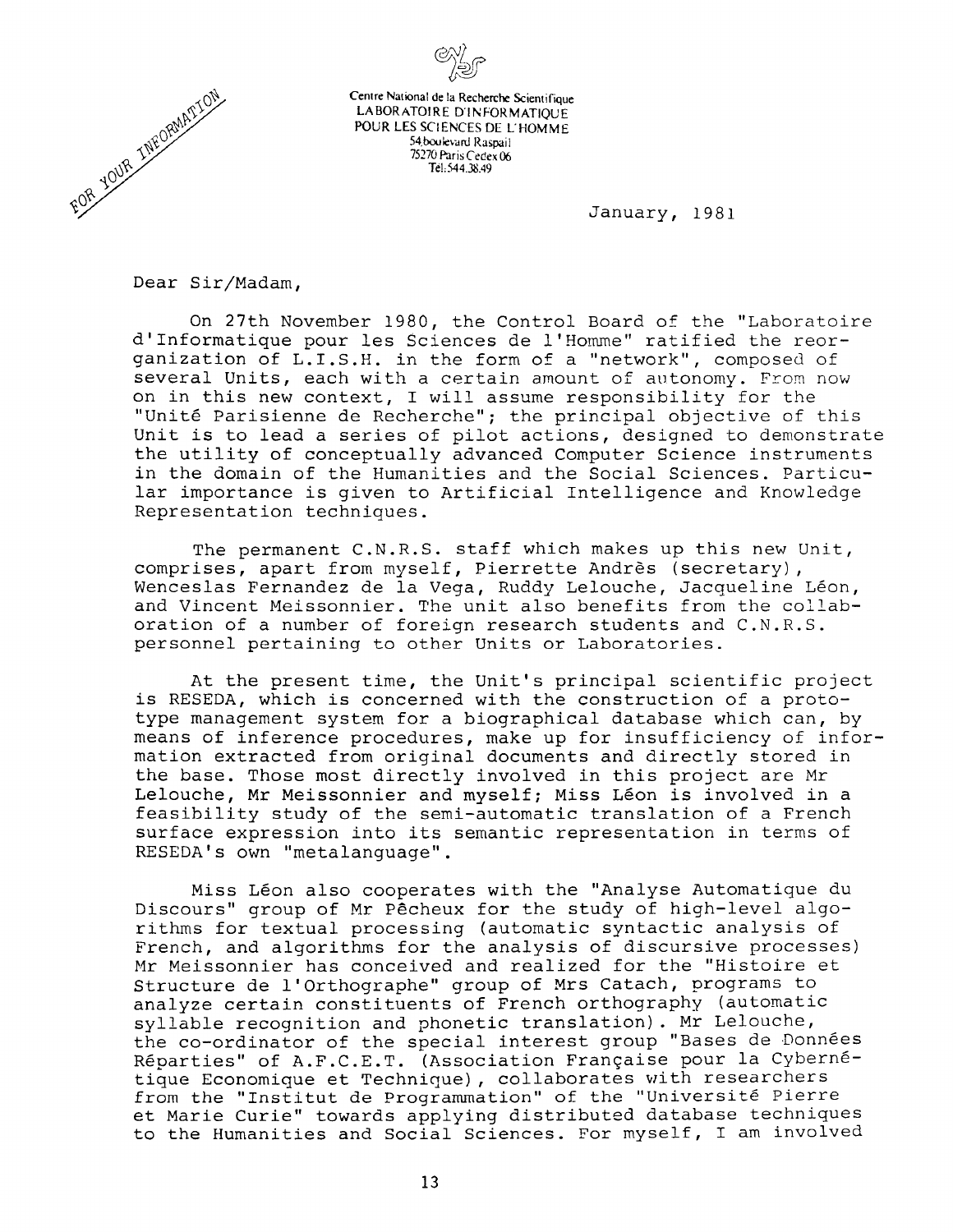in the automation of textual criticism (construction by program of *stemmata codicum) ;* finally, Mr de la Vega is conducting high-level studies into the mathematical theory of random graphs and hypergraphs.

As far as assisting the human and social scientist in using the computer, Mr Lelouche is at present involved with the creation of an "Organisation des Utilisateurs francophones" of the SPSS Inc. statistical packages; a periodical newsletter will constitute this group's official bulletin. It is worth noting that Mr Lelouche was the first to install SPSS software in France; he has also just started implementing text processing at the "Centre Inter-Régional de Calcul Electronique", the national computer center for the C.N.R.S. The Unit also provides assistance for the usage of software products related to the fields of interest mentioned above.

I will be happy to provide you with any additional information on the new Unit's activities. I hope that some collaboration will be possible with regard to our common interests.

Yours faithfully.

Gian Piero ZARRI Responsable de l'Unité parisienne de recherche du Laboratoire d'Informatique pour les Sciences de l'Homme

Unité Parisienne de Recherche: CNRS-LISH 54, Boulevard Raspail 75270 PARIS CEDEX 06 France Tel. Nos. (secretary) : 222.43.25 and 544.38.49 ext. 203 Telex : MSH 203 104 F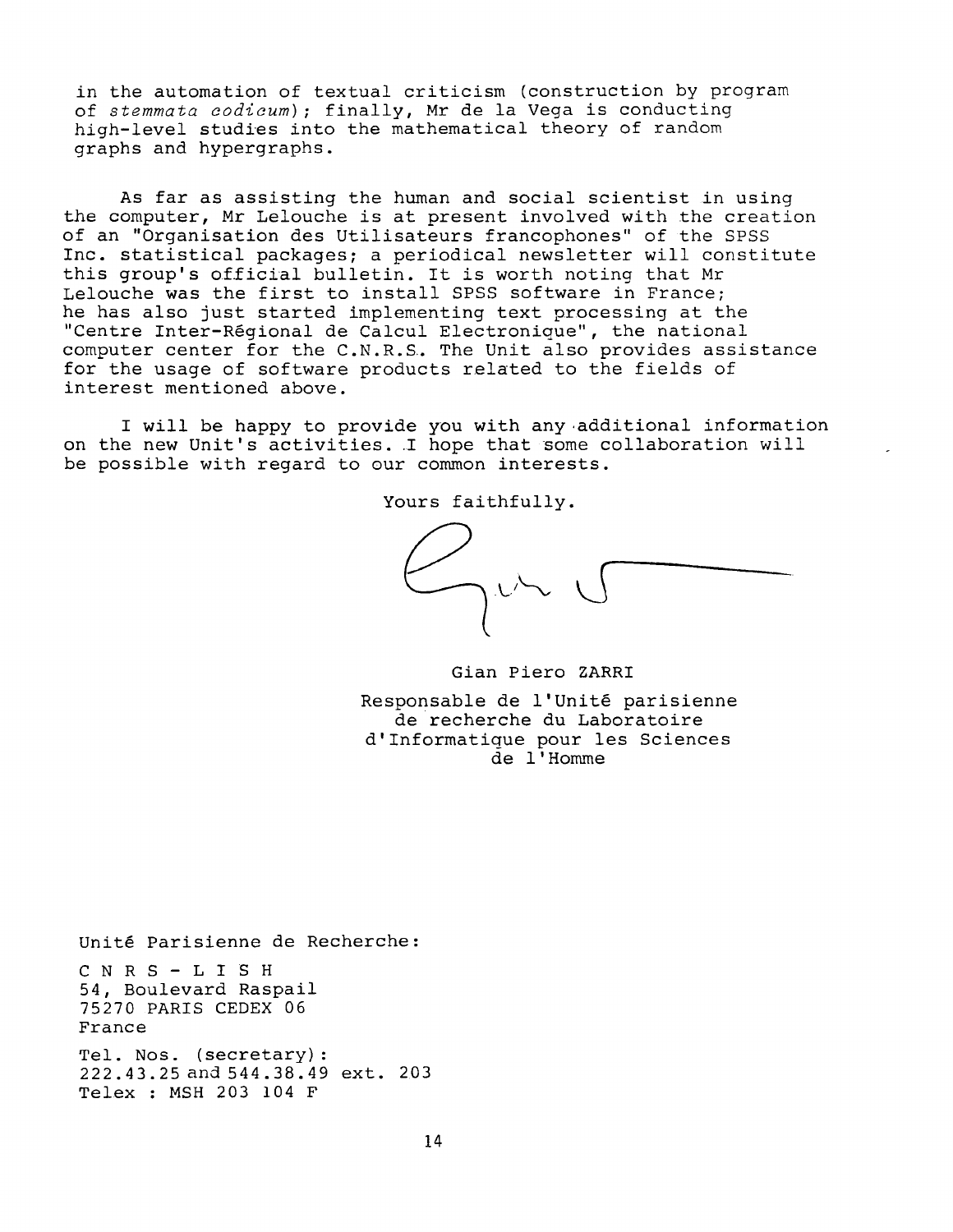

**SEVENTH INTERNATIONAL CONFERENCE ON Very Large Data Bases CANNES, FRANCE** 

#### **Sponsored by:**

**Institut National de Recherche en Informatique et an Automatique** 



**SIGMOD -- SIGBDP - SIGIR** 

**IEEE Computer Society** 



### **SEPTEMBER 9 -- 11, 1981**

*General Conference Chairman*  Georges GARDARIN Universite Paris VI & INRIA, France

*American Conference Chairman*  Murray EDELBERG Sperry Research, U.S.A.

*American Program Chairman*  Carlo ZANIOLO Bell Laboratories, U.S.A.

*American Program Committee*  Michael BRODIE, U.S.A. Alan HEVNER, U.S.A. Randy KATZ, U.S.A. Michael MELKANOFF, U.S.A. Howard MORGAN, U.S.A. Edmund LIEN, U.S.A. Jane LIU, U.S.A. Stott PARKER, U.S.A. Stanley SU, U.S.A. Diane SMITH, U.S.A. Moshe ZLOOF, U.S.A.

*European Conference Chairman*  Horst BILLER Siemens, Germany

*European Program Chairman*  Claude DELOBEL USMG-IMAG, France

*European Program Committee*  Catriel BEERI, Israel Giampio BRACCHI, Italy Lars KAHN, Sweden **Peter** KING, U.K. Jean LE BIHAN, France Claude MACHGEELS, Belgium Rudolf MUNZ, Germany Jean-Marie NICOLAS, France Colette ROLLAND, France Arne SOLVBERG, Norway Herbert WEBER, Germany

*Conference Organization Chairman*  Francois BANCILHON INRIA, France

*Organization Committee*  Jean-Claude BOUSSARD, France Therese BRICHETEAU, France Frank GERMANO, U.S.A. Russell HEINSELMAN, U.S.A. David HSIAO, U.S.A. Mireille JOUVE, France Steinar KVITSAND, Norway Ez NAHOURAII, U.S.A. Simone SEDILLOT, France

> *Coordination Committee*  Jose-Maria BUSTA, Spain Sin-Pih FAN, China Vitold LIPSKI, Poland Daniel MENASCE, Brasil V. RAJARAMAN, India Hirotaka SAKAI, Japan

*In formation/Reseignemen ts*  INRIA RELATIONS EXTERIEURES B.P. 105 78153 LE CHESNAY, France Tel.: 3 - 954 90 20 ext. 600 Telex: INRIA 697 033F

We would like to invite you to participate in the Seventh International Conference on Very Large Data Bases, to be held in Cannes, France during September 9-11, 1981.

The Conference is intended to identify and encourage research, development and application of data base and related systems. Its objectives are to provide an understanding of current research, to further the exchange of information and experience gained in the design, construction and use of data bases, and to provide a forum for discussing future research and development.

The Conference program includes forty-five contributed papers, six invited papers, and four panel sessions. Conference proceedings will be published and available to participants at the Conference.

The Conference will be held at the Palais des Festivals et des Congres in Cannes. The social program includes a welcoming reception provided by the City of Cannes, and a Conference banquet.

Please contact us if you have any questions about the Conference that are not covered in this notice:

Therese Bricheteau INRIA- Relations Exterieures B.P. 105 78153 Le Chesnay, France Tel. (3) 954.90.20 x600

Georges Gardarin INRIA - Sirius, B.P. 105 78153 Le Chesnay, France Tel. (3)954.90.20 x360

Murray Edelberg Sperry Research Center Sudbury, Massachusetts 01776 U.S.A. Tel. (617) 369-4000 x326

Horst Biller Siemens A.G. Otto-Hahn-Ring 6, Postfach 83 29 40 8000 Munchen 83, West Germany Tel. (089) 67 82 - 44914 Telex 5288-233

The Conference organizers thank the following organizations for their support:

ADI, Agence de I'lnformatique

AFCET, Association Francaise pour la Cybernetique Economique et Technique

AICA, Associazione Italiana per il Calcolo Automatico

BCS, British Computer Society

CII HB, Compagnie CII HONEYWELL BULL

CNET, Centre National d'Etudes des Telecommunications

DARPA, Defense Advanced Research Projects Agency

GI, Gesellschaft fur Informatik

IBM, France

SIF/VFI, Societe d'lnformatique Fondamentale Vereniging voor Fundamenteel Informatika (Belgique)

U.S. Army European Research Office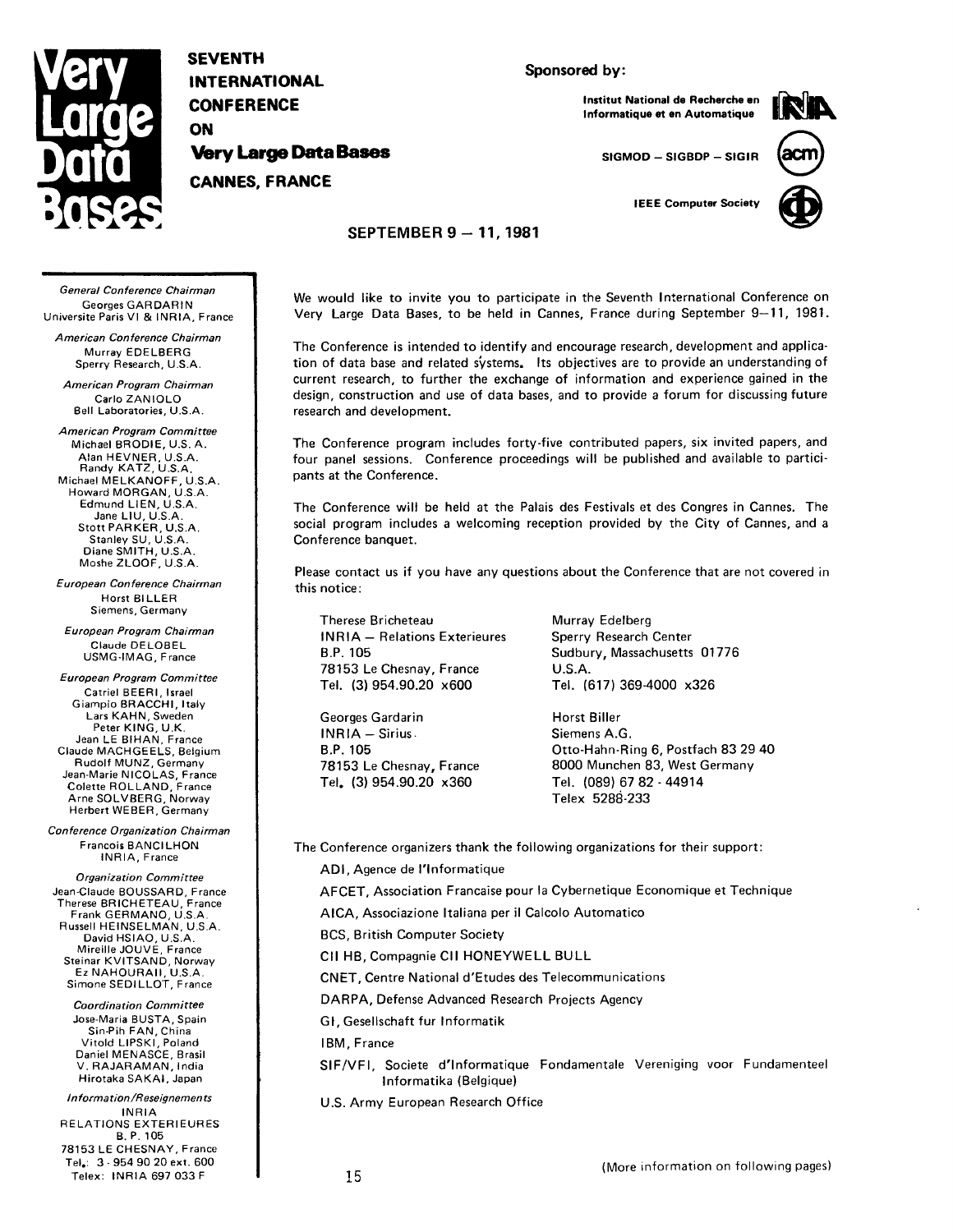

**SEVENTH INTERNATIONAL CONFERENCE ON** 

**Very Large Data Bases** 

**CANNES, FRANCE** 

# **ADVANCE PROGRAM**

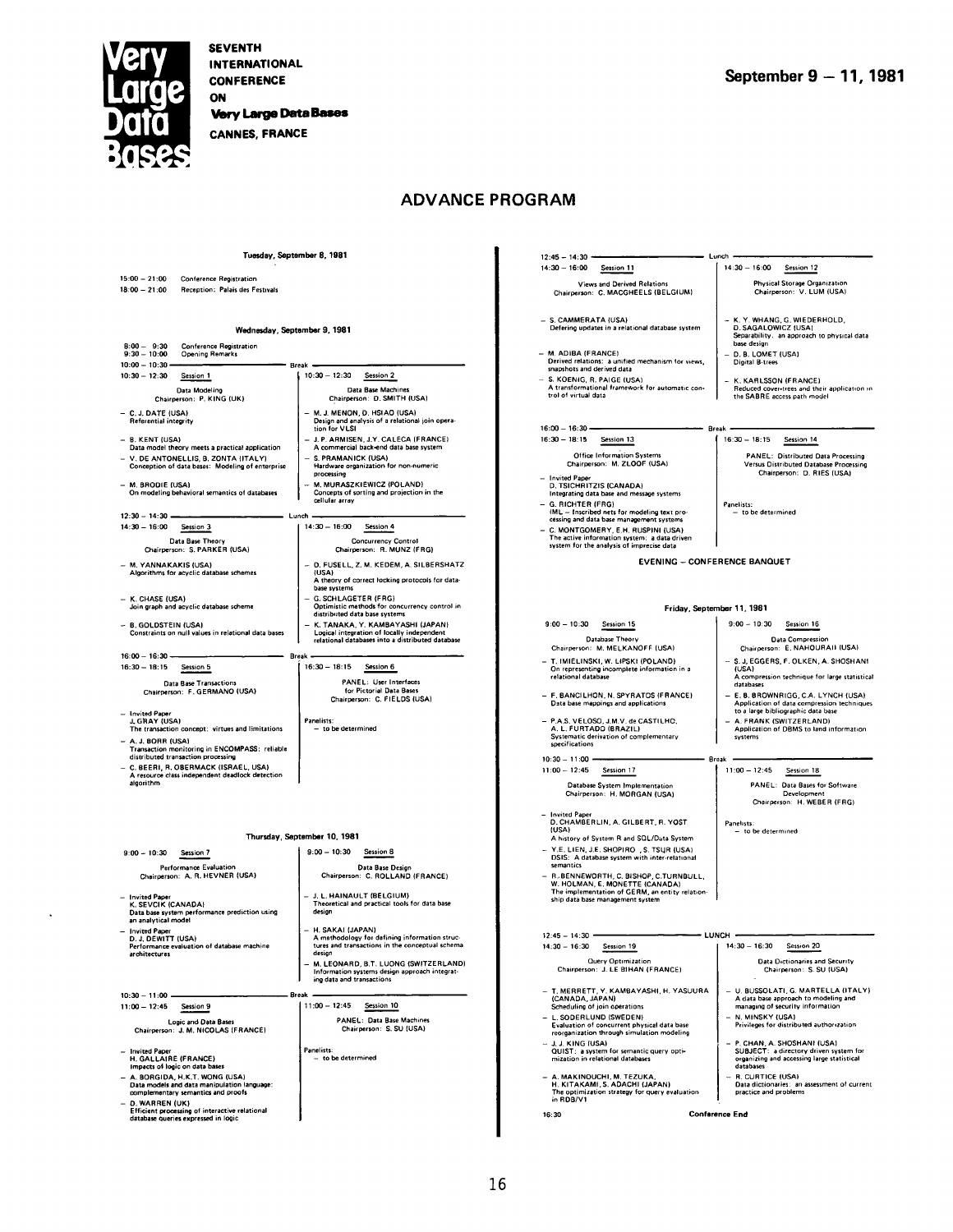#### REGISTRATION PROCEDURE & FEES

*Prospective* participants should complete the registration form and return it with the registration fee to the appropriate address. The registration fee covers Conference attendance, invitation to a reception, the Conference proceedings, and transportation NICE Airport/ CANNES/NICE Airport. All students should send a duplicate of the 1981 student card with their registration form. Refunds will be made on cancellations if written request is received before August 26th. Additional information regarding travel, social functions and Conference facilities will be provided to registrants.

On Thursday evening, September 10th, a confernce banquet will be held in the neighborhood of CANNES. Individuals intending to participate in the banquet should add a US \$20 (100 FF) contribution to the registration fee.

#### HOTEL RESERVATION

Blocks of hotel rooms have been reserved near the conference site at reduced rates for participants. Participants should complete the Hotel Registration form and return it before August 15, 1981. A one night deposit is required.

| <b>SEVENTH</b><br><b>INTERNATIONAL</b><br>CONFERENCE<br>Very Large Data Bases<br><b>CANNES, FRANCE</b>                                                                                                    |                                                                                                                                                                    |                                                                            | September 9 - 11, 1981               | <b>VERY LARGE DATA BASES</b><br>CANNES, 9-10-11 September 1981<br>HOTEL RESERVATION<br>Deadline August 15, 1981<br>Return to:<br>HAVAS-VOYAGES<br>Department Congres |                                                                                                                                    |                |               |        |  |
|-----------------------------------------------------------------------------------------------------------------------------------------------------------------------------------------------------------|--------------------------------------------------------------------------------------------------------------------------------------------------------------------|----------------------------------------------------------------------------|--------------------------------------|----------------------------------------------------------------------------------------------------------------------------------------------------------------------|------------------------------------------------------------------------------------------------------------------------------------|----------------|---------------|--------|--|
| <b>REGISTRATION FORM</b>                                                                                                                                                                                  |                                                                                                                                                                    |                                                                            |                                      | 5, rue Marechal Foch<br>06404 CANNES CEDEX-France<br>Tel. (93) 45.93.00<br>Telex: 470.760<br>Mr.<br>Mrs. $\Box$                                                      |                                                                                                                                    |                |               |        |  |
| Last                                                                                                                                                                                                      | First                                                                                                                                                              |                                                                            |                                      |                                                                                                                                                                      |                                                                                                                                    | First          |               |        |  |
|                                                                                                                                                                                                           |                                                                                                                                                                    |                                                                            |                                      |                                                                                                                                                                      |                                                                                                                                    |                |               |        |  |
|                                                                                                                                                                                                           |                                                                                                                                                                    |                                                                            |                                      |                                                                                                                                                                      | Zip Code ______________________ City________________________ Country ___________                                                   |                |               |        |  |
|                                                                                                                                                                                                           |                                                                                                                                                                    |                                                                            |                                      |                                                                                                                                                                      |                                                                                                                                    |                |               |        |  |
|                                                                                                                                                                                                           |                                                                                                                                                                    |                                                                            |                                      |                                                                                                                                                                      |                                                                                                                                    |                |               |        |  |
|                                                                                                                                                                                                           |                                                                                                                                                                    |                                                                            |                                      |                                                                                                                                                                      |                                                                                                                                    |                |               |        |  |
|                                                                                                                                                                                                           |                                                                                                                                                                    | Means of<br>$Car \ \Box$<br>$Train \mid \cdot$<br>Transportation:<br>Plane |                                      |                                                                                                                                                                      |                                                                                                                                    |                |               |        |  |
| <b>Registration Fees</b>                                                                                                                                                                                  | Before August 15                                                                                                                                                   | After August 15                                                            | Banquet<br>Total                     | <b>Approximate Rates Per Day</b><br>(Continental breakfast, tax, and service included)<br>Please check appropriate boxes.                                            |                                                                                                                                    |                |               |        |  |
| Participants                                                                                                                                                                                              | US \$180 950 FF                                                                                                                                                    | US \$200 1060 FF<br><b>US \$20</b>                                         | 100 FF                               | <b>Class</b>                                                                                                                                                         | Double room                                                                                                                        | Single room    | Type          | Number |  |
| Members                                                                                                                                                                                                   | US \$160<br>850 FF<br>US \$180                                                                                                                                     | 950 FF<br><b>US \$20</b>                                                   | 100 FF                               | $\cdots$ Luxe                                                                                                                                                        | 460 FF                                                                                                                             | 370 FF         | Single room   |        |  |
| (ACM-IEEE-AFCET)<br><b>Students</b>                                                                                                                                                                       | <b>US \$75</b><br>400 FF<br><b>US \$90</b>                                                                                                                         | 475 FF<br><b>US \$20</b>                                                   | 100 FF                               | $\cdots$                                                                                                                                                             | 275 FF                                                                                                                             | 220 FF         | Double room   |        |  |
|                                                                                                                                                                                                           |                                                                                                                                                                    |                                                                            |                                      | $\cdots$                                                                                                                                                             | 231 FF                                                                                                                             | 215 FF         | Twin bed room |        |  |
| Find enclosed a check                                                                                                                                                                                     |                                                                                                                                                                    |                                                                            |                                      | $\ddot{\phantom{a}}$                                                                                                                                                 | 120-170-200 FF                                                                                                                     | 110-160-180 FF |               |        |  |
| For U.S.A.<br>Please make check payable to:<br>1981 VLDB Conference<br>Return to:<br><b>VLDB 81</b><br>c/o Russell C. Heinselman<br>U.S. Registration Chairman<br>Sperry Research Center<br><b>U.S.A.</b> | <b>For Other Countries</b><br>Please make bank check payable to:<br>Or postal check:<br>Return to:<br>Sudbury, Massachusetts 01776<br>Tel. (617) 369-4000 Ext. 291 | be forwarded to you.<br>Make check payable to:                             | I would like to share a double room. | <b>HAVAS CONGRES</b><br>I would be willing to share a double room.                                                                                                   | Please find enclosed a deposit equivalent to one night's lodging.<br>When payment is received, confirmation and hotel voucher will |                |               |        |  |
|                                                                                                                                                                                                           | Date __________ Signature ________                                                                                                                                 |                                                                            |                                      |                                                                                                                                                                      |                                                                                                                                    |                |               |        |  |

17